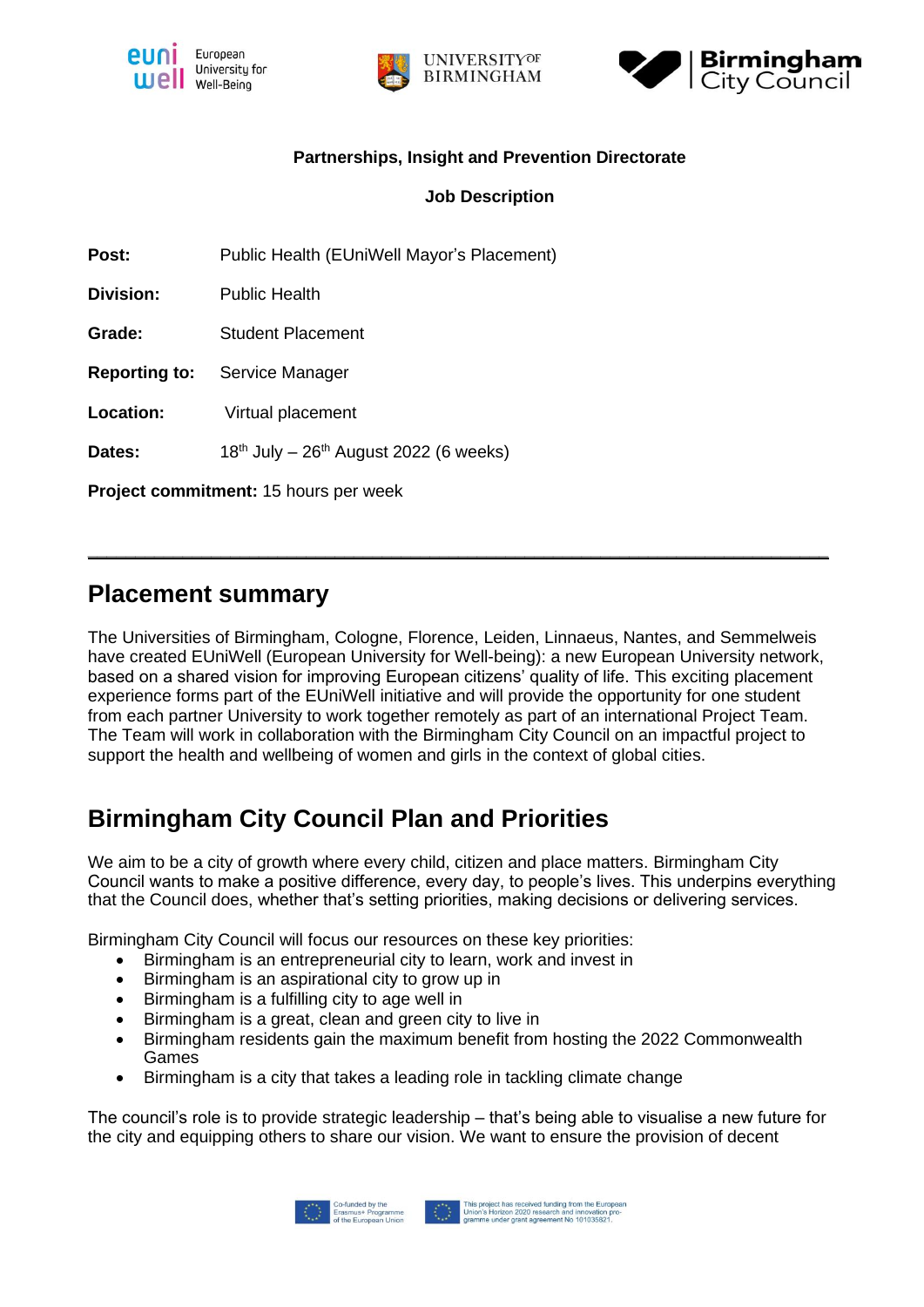





services for all, so we can focus on supporting those least able to support themselves. And we'll work with partners and put citizens and neighbourhoods at the heart of our decision-making.

Public Health is an integral part of achieving this vision.

### Public Health Function: Key Principles

The Public Health Division works across the council plan and is responsible for providing strategic leadership to develop the Council into a local authority that actively promotes population health. This will be achieved by being able to visualise and describe what a healthy Birmingham looks like and then equip others to share our vision and take action. We achieve this by championing the improved health and wellbeing of all citizens, but especially the most vulnerable.

Our vision is to improve and protect the health and wellbeing of Birmingham's population by reducing inequalities in health and enabling people to help themselves.

The work of the public health team is underpinned by three values:

- Equity
- Prevention
- Evidence based practice

The Public Health Division is led by the Director of Public Health, the division has three core subdivisions each lead by an Assistant Director of Public Health: Populations Division, Environmental Public Health and Health Protection Division and the Wider Determinants Division. There is a matrix intelligence function which is split across the three core divisions. Alongside this core structure there is a temporary Covid Response Division.

## **Role Context**

The role of the Public Health EUniWell Intern is designed for current students of EUniWell partner institutions (the Universities of Birmingham, Cologne, Leiden, Linnaeus, Florence, Semmelweis and Nantes). It will give early and formative experience in applying their learning in a dynamic public health department over a 6-week period.

This unique and exciting opportunity will provide opportunities to understand and apply knowledge to Birmingham's public health challenges and to develop experience across the Public Health skills and knowledge framework (PHSKF).

Each Intern will work as part of an international project team with the Director of Public Health on a structured project (please see project focus below) that is designed to have an impact on the health of individuals in Birmingham. By managing projects from initiation to completion, there will be opportunities to demonstrate personal impact and outcomes during the placement.

Each Intern will be required to deliver on a selection of duties and responsibilities within the subteam that they will be supporting, with responsibilities changing and evolving based on emerging priorities and business needs.

# **Project focus**

This project will offer students an opportunity to explore approaches to the health and wellbeing of women and girls in the context of globally diverse cities through the EUniWell partnership. As cities

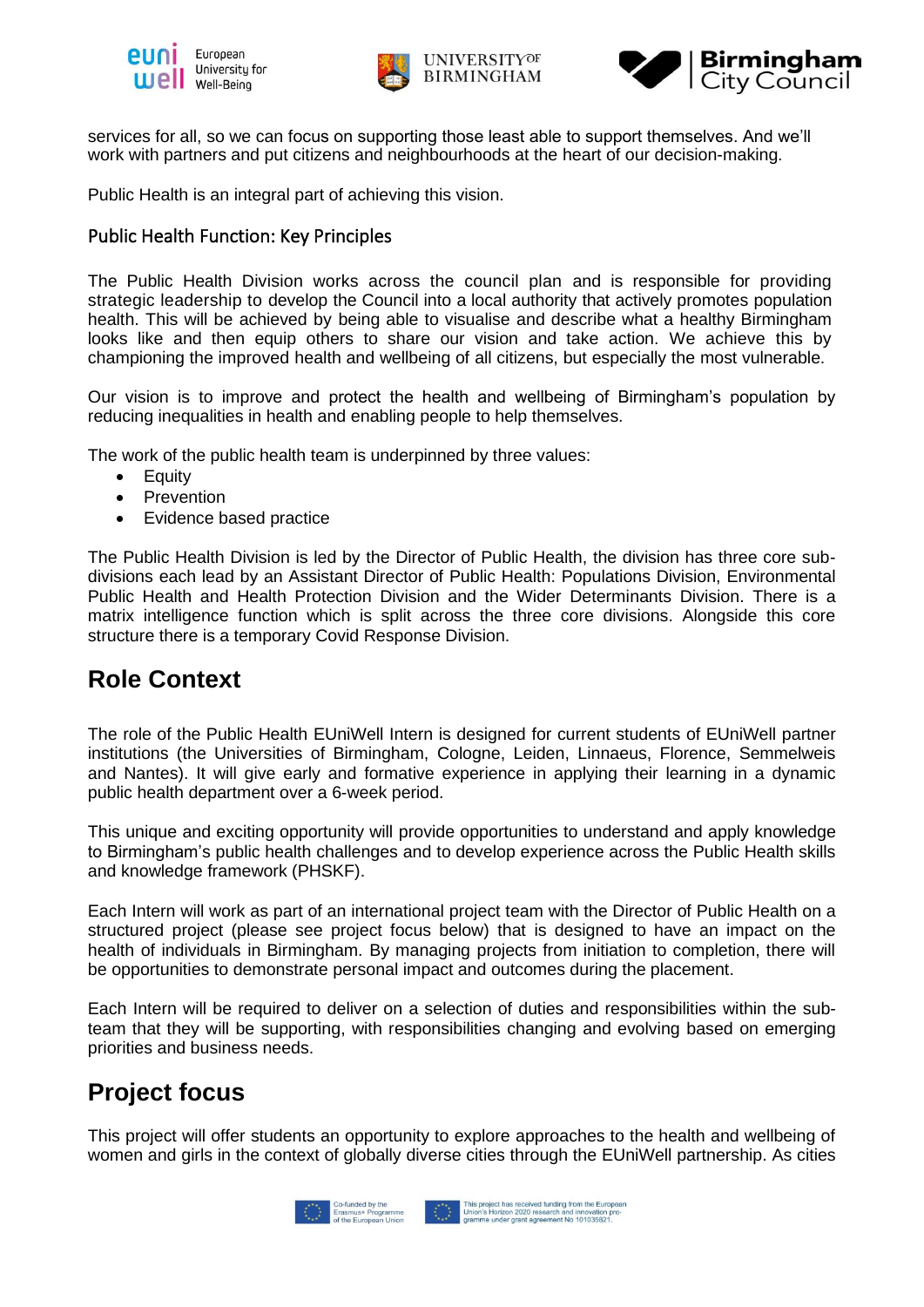





we face unique challenges of mobility and migration and have globally diverse populations where the cultural context of gender is different from more rural areas.

This project will look at the opportunities to improve the health and wellbeing of women and girls in the context of global cities. The project will consider the gender inequalities in the context of a diverse European City, explore the evidence base for interventions that achieve impact on outcomes for women and girls and recommend opportunities for action in the context of the local municipalities.

### Work style/approach

The project will be undertaken completely virtually (online). One student will be recruited by each EUniWell partner institute to form the Project Team. The Team will be required to collaborate online via a platform of their choosing to work together and create the project output. The Team will also have opportunities to liaise with the Birmingham City Council project supervisor throughout the project period to monitor progress and ask questions. The work will require a considerable amount of autonomy, initiative and independent working; therefore, candidates should be comfortable working in this manner collaboratively within the team.

There will be an opportunity at the end of the project to meet in-person in Birmingham (date TBC) to share results and learnings with colleagues, and celebrate successes. Travel and expenses for this 2-day visit will be covered by the EUniWell team.

## **Role Responsibilities**

The Project Team will develop and apply subject matter expertise and technical skills to public health projects and implement practical and rigorous approaches to ensure that work has an impact on health and wellbeing. This includes:

- Identifying and using suitable sources of data and carrying out data analysis to help establish health needs.
- Engaging with citizens and other stakeholders to understand the local context of and feasibility of interventions.
- Communicating and presenting innovative solutions and best practice for health and wellbeing problems to stakeholders and citizens.
- Supporting the evaluation of interventions.
- Delivering activity required on technical pieces of work such as health needs assessments, health impact assessments, systematic reviews, or health economics analyses.
- Working collaboratively with stakeholders to embed evidence-based approaches
- Supporting work on equality impact assessments.

### Special Conditions

- The vacancy is open to current undergraduate students only
- This vacancy is exempt from the Rehabilitation of Offenders Act
- A DBS check may be undertaken
- Observance of the City Council's Equal Opportunities Policy will be required.

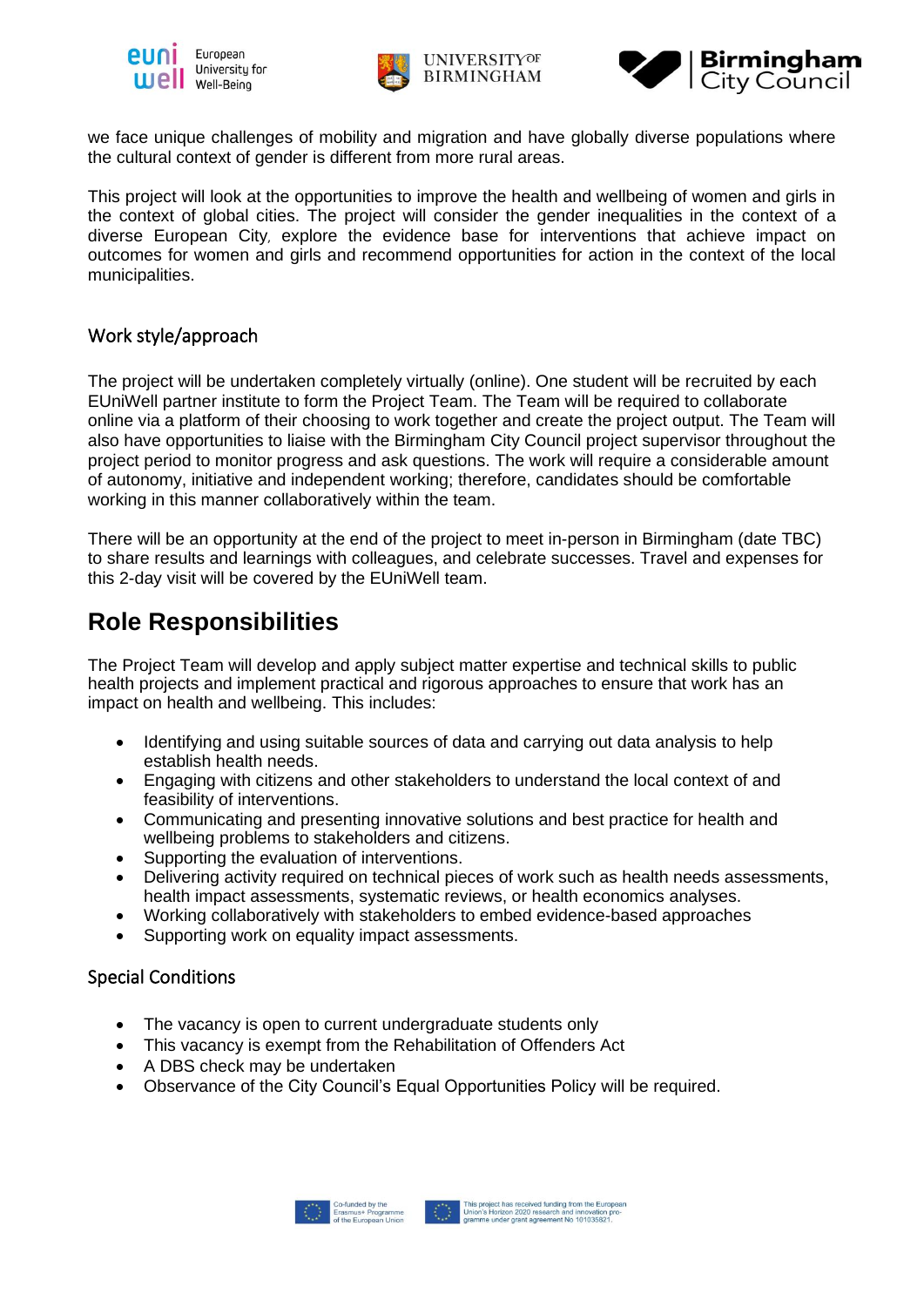





# **Project dates**

The project will run for 6 weeks from Monday 18<sup>th</sup> July to Friday 26<sup>th</sup> August 2022. Students will be expected to contribute 15 hours per week during the period of the project.

# **Financial support**

Successful students will be offered a bursary/stipend of £125 per week to undertake the experience.

# **How to apply**

To apply candidates are required to submit a CV and cover letter (which should include your motivations for applying and suitability to the role) to Mr Harjinder Kundra at [internships@contacts.bham.ac.uk](mailto:internships@contacts.bham.ac.uk) by Friday 6<sup>th</sup> May 2022.

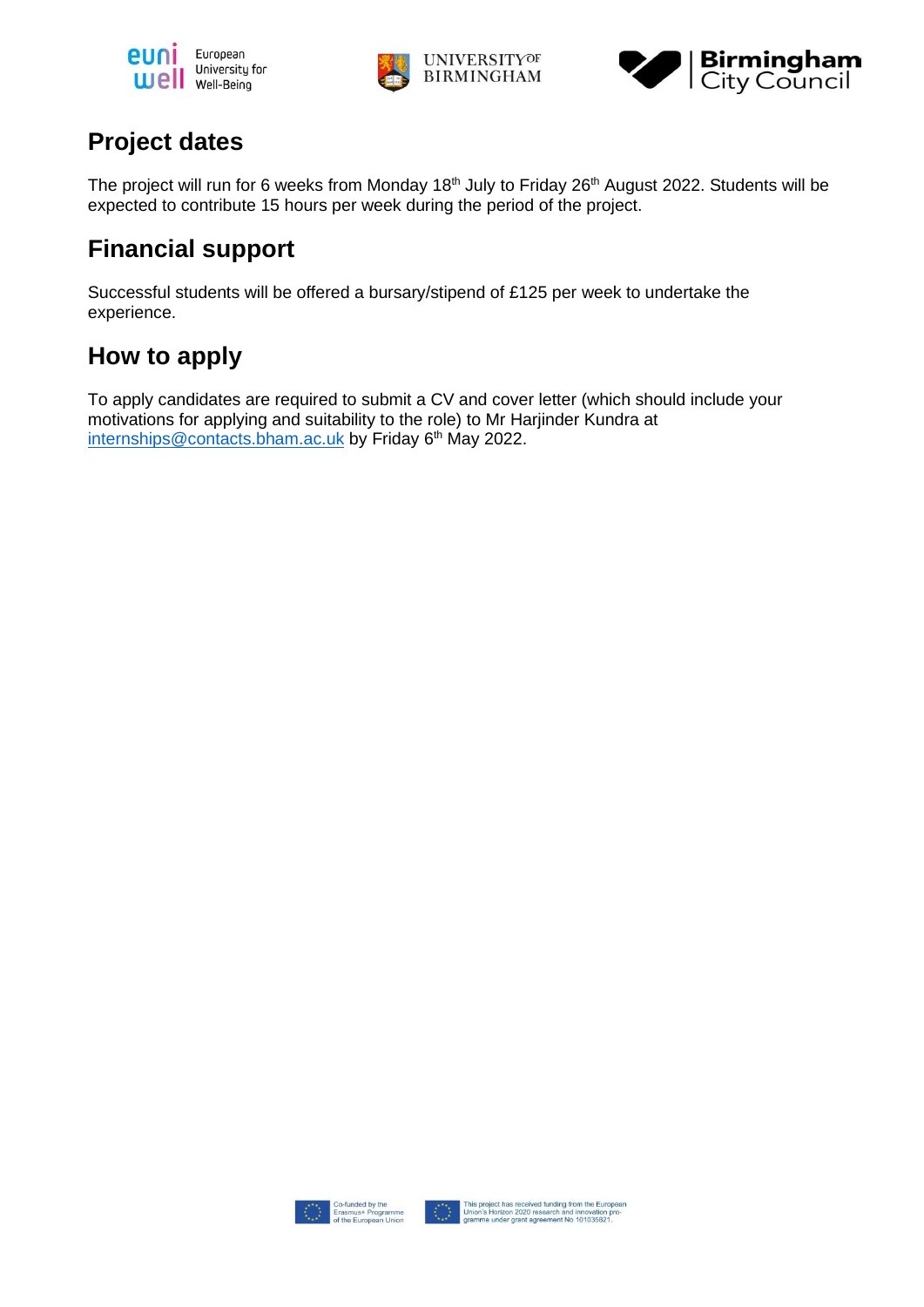





### **Person Specification**

| Post:     | <b>Graduate - Public Health</b> | Grade:   | GR <sub>3</sub>      |
|-----------|---------------------------------|----------|----------------------|
| Division: | People Directorate              | Section: | <b>Public Health</b> |

### **Method of Assessment (M.O.A.) A.F. = Application Form; I = Interview; T. = Test or Exercise**; **C. = Certificate; P. = Presentation.**

| <b>CRITERIA</b>                                                                                   | <b>ESSENTIAL</b>                                                                                                                               | <b>M.O.A.</b>                          |
|---------------------------------------------------------------------------------------------------|------------------------------------------------------------------------------------------------------------------------------------------------|----------------------------------------|
| <b>Education/Qualifications</b><br>NB: Full regard must be<br>paid to overseas<br>qualifications. | 1. Working to a degree or other relevant equivalent<br>level qualification.                                                                    | <b>AF &amp; I</b><br><b>AF &amp; I</b> |
| <b>Experience</b><br>(Relevant work and other                                                     | 1. Demonstration of undertaking placements in a<br>range of settings<br>2. Experience of working on projects and knowledge                     | <b>AF &amp; I</b>                      |
| experience)                                                                                       | where applicable on scoping projects stating aims<br>objectives and milestones                                                                 | <b>AF&amp;I</b>                        |
|                                                                                                   | 3. Experience on communicating information and<br>concepts to a diversity of audiences<br>4. Experience of preparing reports and presentations |                                        |
|                                                                                                   | through collation and analysis of data to inform<br>decision making                                                                            |                                        |
|                                                                                                   | 5. Experience of monitoring performance outcomes<br>and supporting effective new models and initiatives.                                       | <b>AF&amp;I</b>                        |
|                                                                                                   | 6. Understanding of relevant policy environment and<br>Public Health priorities.                                                               |                                        |
|                                                                                                   | Experience of planning and organising events,<br>7.<br>meetings and workshops.                                                                 | <b>AF&amp;I</b>                        |
| <b>Skills &amp; Ability</b><br>e.g., written communication                                        | 1. Ability to prioritise competing demands on<br>resources to deliver identified objectives/outcomes.                                          | <b>AF &amp; I</b>                      |
| skills, dealing with the public<br>etc.                                                           | Effective IT skills which enable communication of<br>2.<br>health outcomes and reduction of inequalities                                       |                                        |
|                                                                                                   | 3. Able to multi-task and continue to function to high<br>standards and behaviours when under pressure<br>ensuring timelines are met.          | <b>AF&amp;I</b>                        |
|                                                                                                   | 4. Ability to access and appraise evidence to inform                                                                                           |                                        |